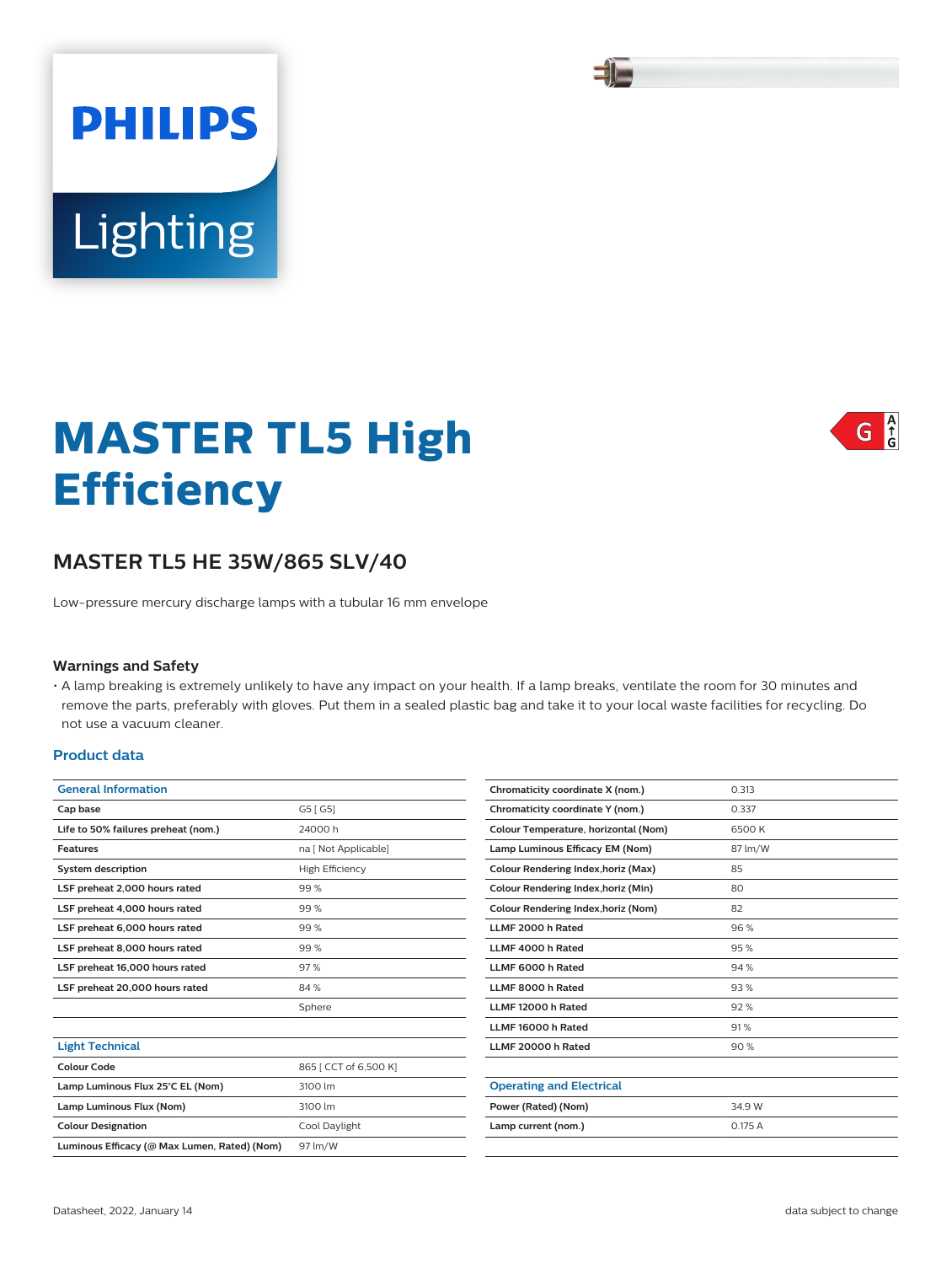## **MASTER TL5 High Efficiency**

| <b>Temperature</b>                 |                   |  |  |
|------------------------------------|-------------------|--|--|
| Design temperature (nom.)          | $35^{\circ}$ C    |  |  |
|                                    |                   |  |  |
| <b>Controls and Dimming</b>        |                   |  |  |
| Dimmable                           | Yes               |  |  |
|                                    |                   |  |  |
| <b>Mechanical and Housing</b>      |                   |  |  |
| Cap-base information               | Green Plate       |  |  |
| <b>Bulb shape</b>                  | T5 [16 mm (T5)]   |  |  |
|                                    |                   |  |  |
| <b>Approval and Application</b>    |                   |  |  |
| <b>Energy Efficiency Class</b>     | G                 |  |  |
| Mercury (Hg) content (max.)        | 1.4 <sub>mg</sub> |  |  |
| Mercury (Hg) content (nom.)        | 1.4 <sub>mg</sub> |  |  |
| Energy consumption kWh/1,000 hours | 35 kWh            |  |  |
|                                    |                   |  |  |

|                                   | 423544                       |  |  |
|-----------------------------------|------------------------------|--|--|
|                                   |                              |  |  |
| <b>Product Data</b>               |                              |  |  |
| Full product code                 | 871150071018555              |  |  |
| Order product name                | MASTER TL5 HE 35W/865 SLV/40 |  |  |
| EAN/UPC - product                 | 8711500710185                |  |  |
| Order code                        | 927927086555                 |  |  |
| SAP numerator - quantity per pack |                              |  |  |
| Numerator - packs per outer box   | 40                           |  |  |
| <b>SAP material</b>               | 927927086555                 |  |  |
| SAP net weight (piece)            | 127.400 g                    |  |  |
| <b>ILCOS</b> code                 | FDH-35/65/1B-L/P-G5-16/1450  |  |  |

## **Dimensional drawing**

| Product        | $D(max)$ A (max) |                                         | B (max) | B (min) | C (max) |
|----------------|------------------|-----------------------------------------|---------|---------|---------|
| MASTER TL5 HE  | 17 mm            | 1449.0 mm 1456.1 mm 1453.7 mm 1463.2 mm |         |         |         |
| 35W/865 SLV/40 |                  |                                         |         |         |         |
|                |                  |                                         |         |         |         |

**MASTER TL5 HE 35W/865 SLV/40**

## **Photometric data**



**Lightcolour /865**



**Lightcolour /865**